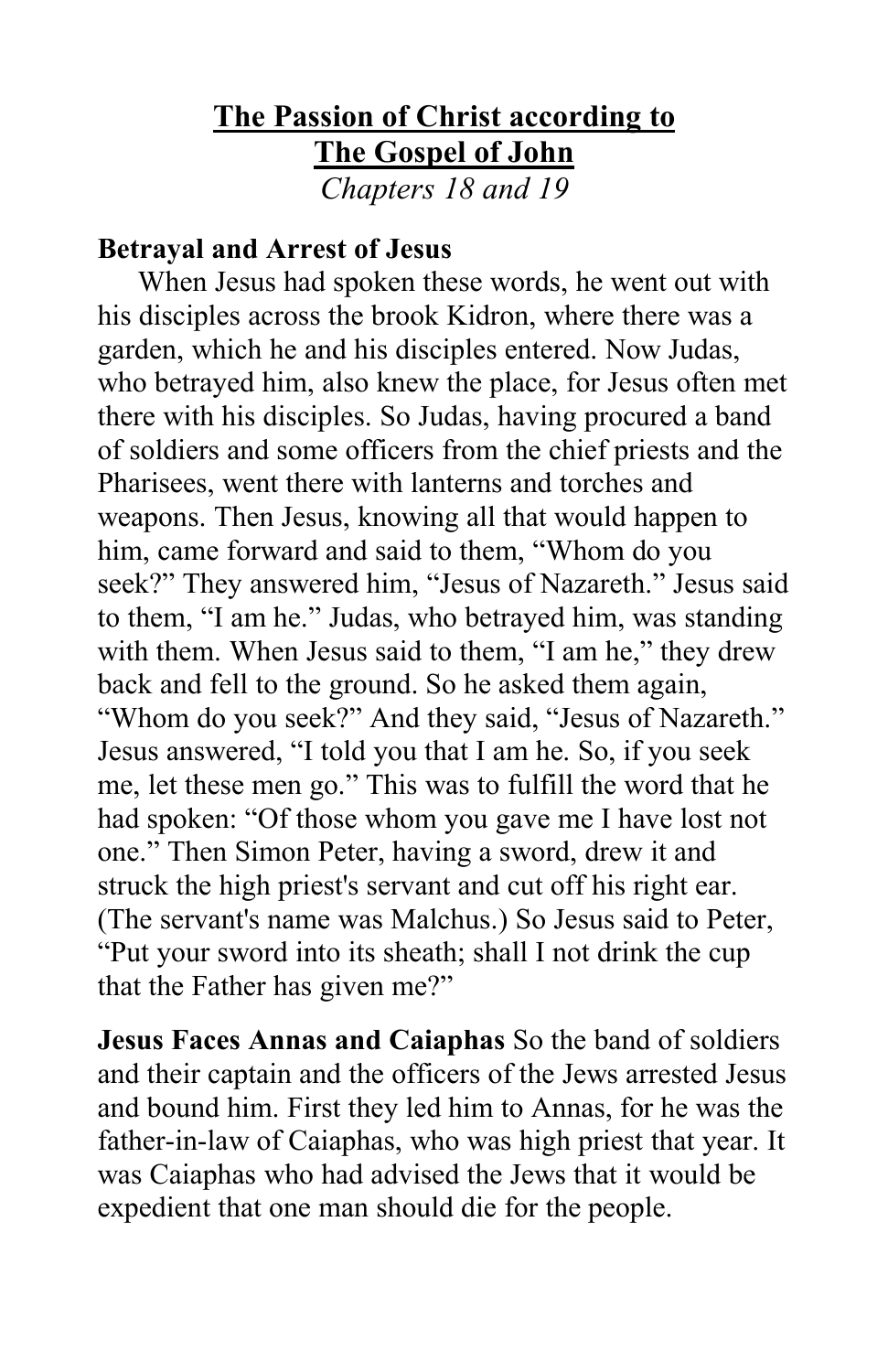### **Peter Denies Jesus**

Simon Peter followed Jesus, and so did another disciple. Since that disciple was known to the high priest, he entered with Jesus into the courtyard of the high priest, but Peter stood outside at the door. So the other disciple, who was known to the high priest, went out and spoke to the servant girl who kept watch at the door, and brought Peter in. The servant girl at the door said to Peter, "You also are not one of this man's disciples, are you?" He said, "I am not." Now the servants and officers had made a charcoal fire, because it was cold, and they were standing and warming themselves. Peter also was with them, standing and warming himself.

# **The High Priest Questions Jesus**

The high priest then questioned Jesus about his disciples and his teaching. Jesus answered him, "I have spoken openly to the world. I have always taught in synagogues and in the temple, where all Jews come together. I have said nothing in secret. Why do you ask me? Ask those who have heard me what I said to them; they know what I said." When he had said these things, one of the officers standing by struck Jesus with his hand, saying, "Is that how you answer the high priest?" Jesus answered him, "If what I said is wrong, bear witness about the wrong; but if what I said is right, why do you strike me?" Annas then sent him bound to Caiaphas the high priest.

# **Peter Denies Jesus Again**

Now Simon Peter was standing and warming himself. So they said to him, "You also are not one of his disciples, are you?" He denied it and said, "I am not." One of the servants of the high priest, a relative of the man whose ear Peter had cut off, asked, "Did I not see you in the garden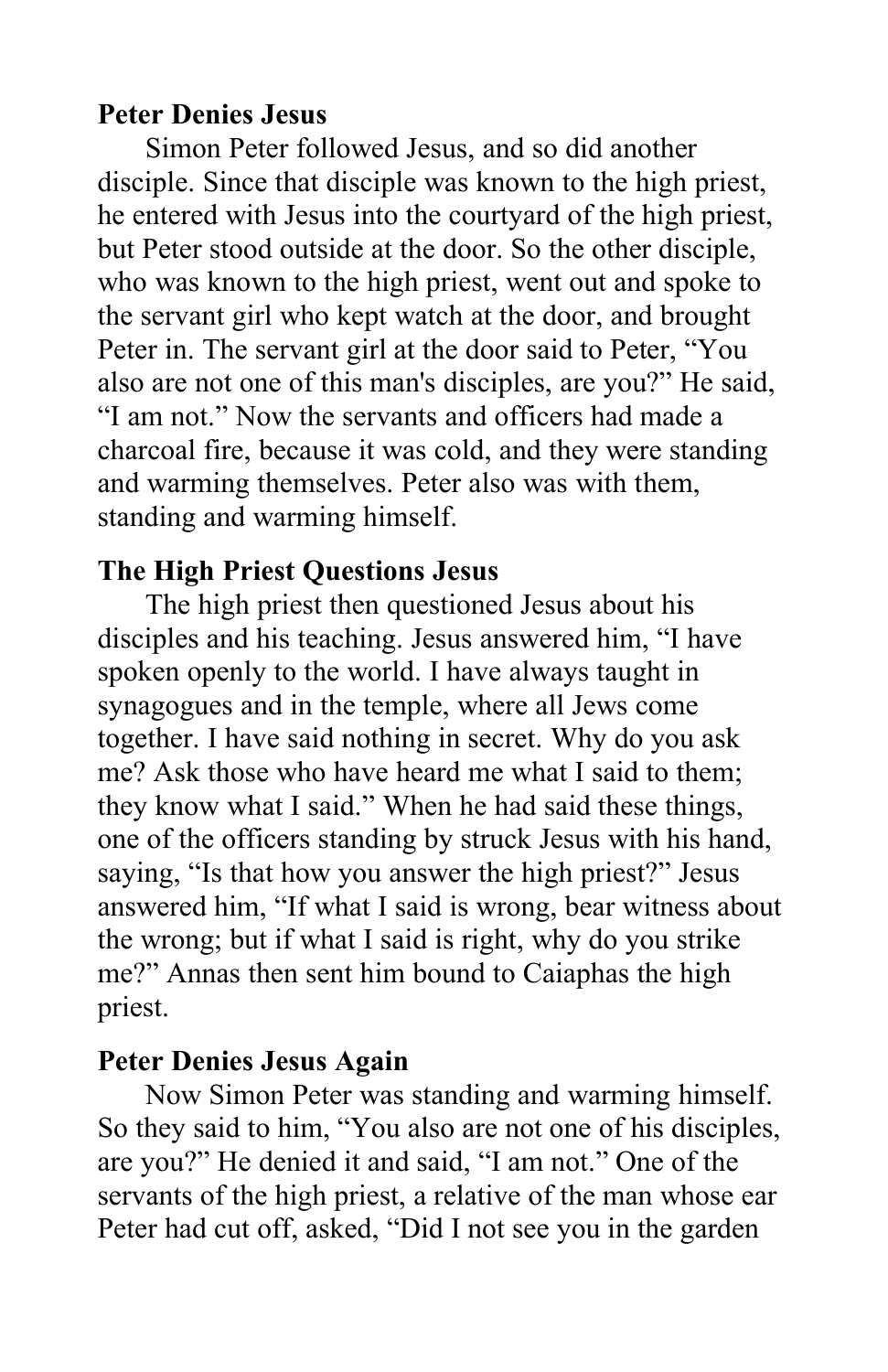with him?" Peter again denied it, and at once a rooster crowed.

### **Jesus Before Pilate**

Then they led Jesus from the house of Caiaphas to the governor's headquarters. It was early morning. They themselves did not enter the governor's headquarters, so that they would not be defiled, but could eat the Passover. So Pilate went outside to them and said, "What accusation do you bring against this man?" They answered him, "If this man were not doing evil, we would not have delivered him over to you." Pilate said to them, "Take him yourselves and judge him by your own law." The Jews said to him, "It is not lawful for us to put anyone to death." This was to fulfill the word that Jesus had spoken to show by what kind of death he was going to die.

## **My Kingdom Is Not of This World**

So Pilate entered his headquarters again and called Jesus and said to him, "Are you the King of the Jews?" Jesus answered, "Do you say this of your own accord, or did others say it to you about me?" Pilate answered, "Am I a Jew? Your own nation and the chief priests have delivered you over to me. What have you done?" Jesus answered, "My kingdom is not of this world. If my kingdom were of this world, my servants would have been fighting, that I might not be delivered over to the Jews. But my kingdom is not from the world." Then Pilate said to him, "So you are a king?" Jesus answered, "You say that I am a king. For this purpose I was born and for this purpose I have come into the world—to bear witness to the truth. Everyone who is of the truth listens to my voice." Pilate said to him, "What is truth?"

After he had said this, he went back outside to the Jews and told them, "I find no guilt in him. But you have a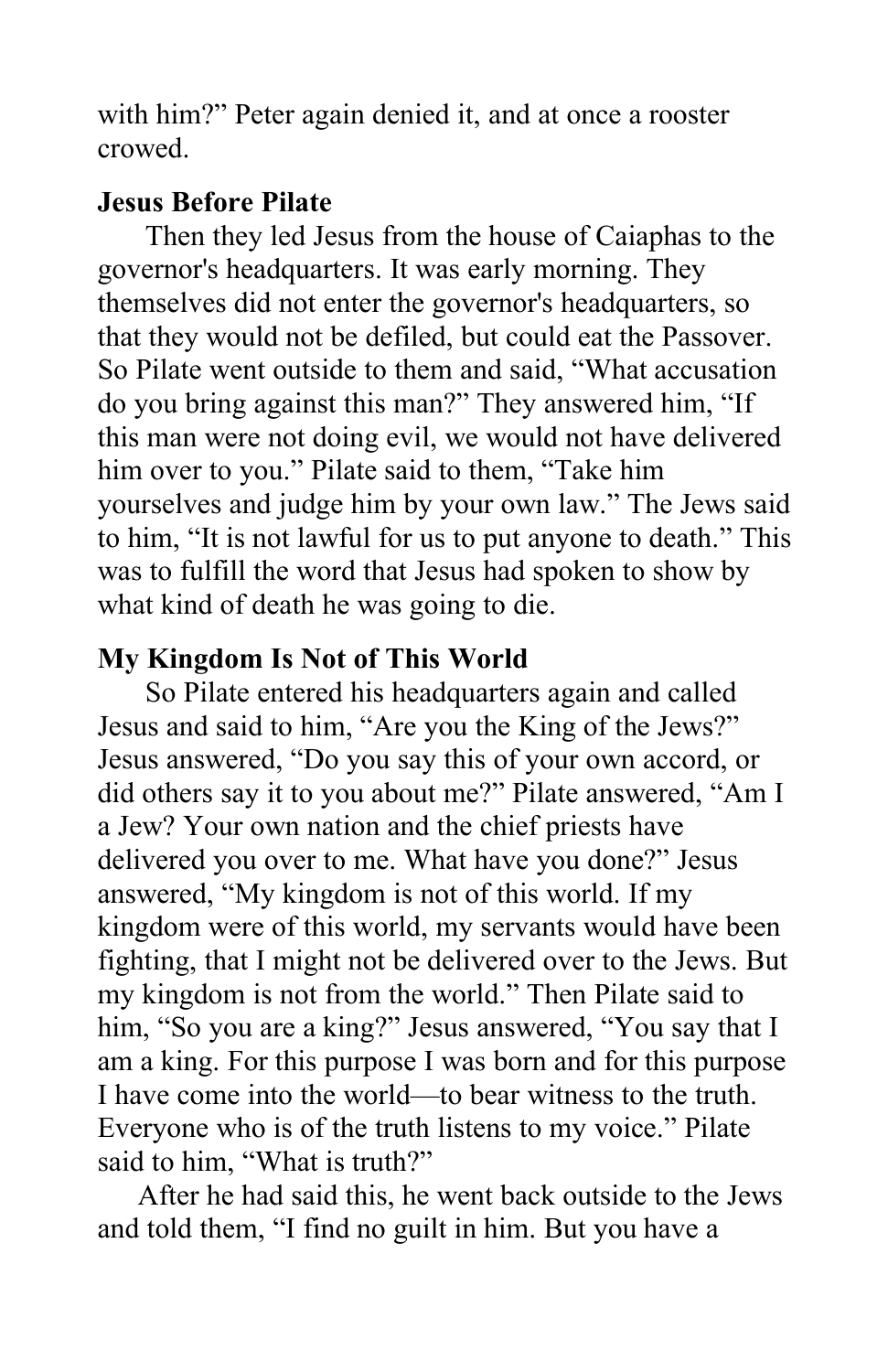custom that I should release one man for you at the Passover. So do you want me to release to you the King of the Jews?" They cried out again, "Not this man, but Barabbas!" Now Barabbas was a robber.

### **Jesus Delivered to Be Crucified** (Chpt. )

Then Pilate took Jesus and flogged him. And the soldiers twisted together a crown of thorns and put it on his head and arrayed him in a purple robe. They came up to him, saying, "Hail, King of the Jews!" and struck him with their hands. Pilate went out again and said to them, "See, I am bringing him out to you that you may know that I find no guilt in him." So Jesus came out, wearing the crown of thorns and the purple robe. Pilate said to them, "Behold the man!" When the chief priests and the officers saw him, they cried out, "Crucify him, crucify him!" Pilate said to them, "Take him yourselves and crucify him, for I find no guilt in him." The Jews answered him, "We have a law, and according to that law he ought to die because he has made himself the Son of God." When Pilate heard this statement, he was even more afraid. He entered his headquarters again and said to Jesus, "Where are you from?" But Jesus gave him no answer. So Pilate said to him, "You will not speak to me? Do you not know that I have authority to release you and authority to crucify you?" Jesus answered him, "You would have no authority over me at all unless it had been given you from above. Therefore he who delivered me over to you has the greater sin<sup>"</sup>

From then on Pilate sought to release him, but the Jews cried out, "If you release this man, you are not Caesar's friend. Everyone who makes himself a king opposes Caesar." So when Pilate heard these words, he brought Jesus out and sat down on the judgment seat at a place called The Stone Pavement, and in Aramaic Gabbatha.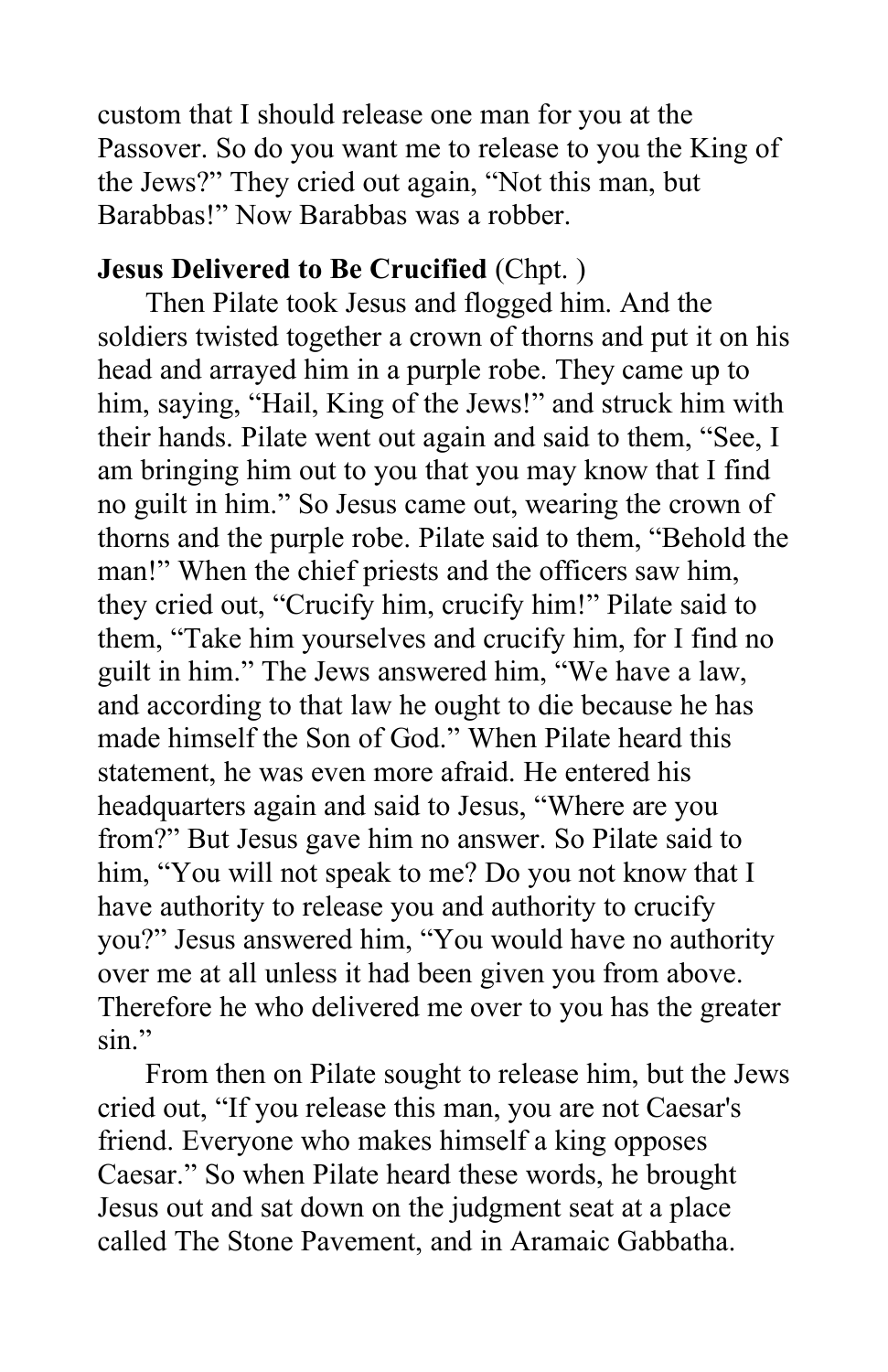Now it was the day of Preparation of the Passover. It was about the sixth hour. He said to the Jews, "Behold your King!" They cried out, "Away with him, away with him, crucify him!" Pilate said to them, "Shall I crucify your King?" The chief priests answered, "We have no king but Caesar." So he delivered him over to them to be crucified.

### **The Crucifixion**

So they took Jesus, and he went out, bearing his own cross, to the place called The Place of a Skull, which in Aramaic is called Golgotha. There they crucified him, and with him two others, one on either side, and Jesus between them. Pilate also wrote an inscription and put it on the cross. It read, "Jesus of Nazareth, the King of the Jews." Many of the Jews read this inscription, for the place where Jesus was crucified was near the city, and it was written in Aramaic, in Latin, and in Greek. So the chief priests of the Jews said to Pilate, "Do not write, 'The King of the Jews,' but rather, 'This man said, I am King of the Jews.'" Pilate answered, "What I have written I have written."

When the soldiers had crucified Jesus, they took his garments and divided them into four parts, one part for each soldier; also his tunic. But the tunic was seamless, woven in one piece from top to bottom, so they said to one another, "Let us not tear it, but cast lots for it to see whose it shall be." This was to fulfill the Scripture which says, "They divided my garments among them, and for my clothing they cast lots."

So the soldiers did these things, but standing by the cross of Jesus were his mother and his mother's sister, Mary the wife of Clopas, and Mary Magdalene. When Jesus saw his mother and the disciple whom he loved standing nearby, he said to his mother, "Woman, behold, your son!" Then he said to the disciple, "Behold, your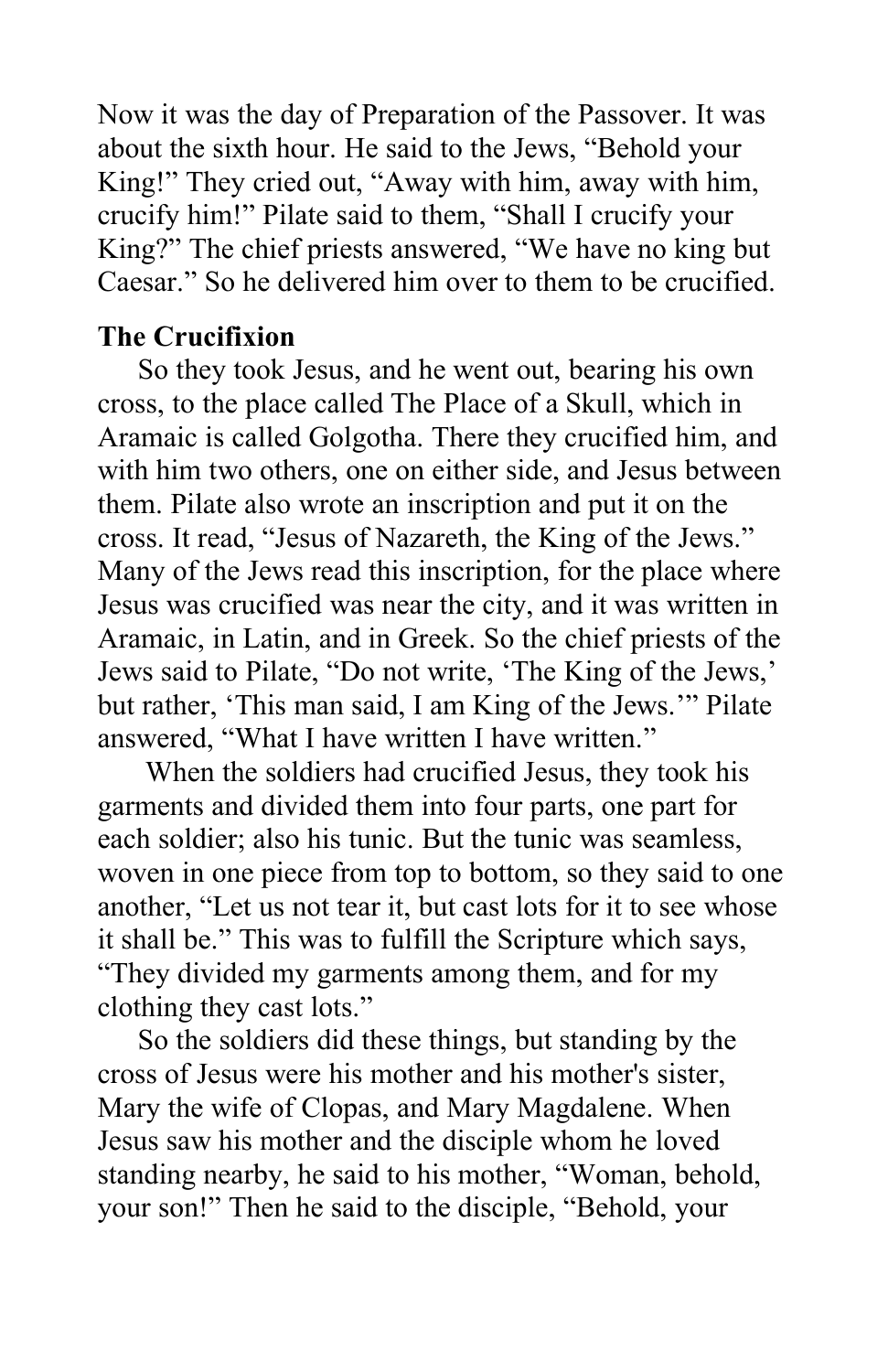mother!" And from that hour the disciple took her to his own home.

### **The Death of Jesus**

After this, Jesus, knowing that all was now finished, said (to fulfill the Scripture), "I thirst." A jar full of sour wine stood there, so they put a sponge full of the sour wine on a hyssop branch and held it to his mouth. When Jesus had received the sour wine, he said, "It is finished," and he bowed his head and gave up his spirit.

## **Jesus' Side Is Pierced**

Since it was the day of Preparation, and so that the bodies would not remain on the cross on the Sabbath (for that Sabbath was a high day), the Jews asked Pilate that their legs might be broken and that they might be taken away. So the soldiers came and broke the legs of the first, and of the other who had been crucified with him. But when they came to Jesus and saw that he was already dead, they did not break his legs. But one of the soldiers pierced his side with a spear, and at once there came out blood and water. He who saw it has borne witness—his testimony is true, and he knows that he is telling the truth—that you also may believe. For these things took place that the Scripture might be fulfilled: "Not one of his bones will be broken." And again another Scripture says, "They will look on him whom they have pierced."

# **Jesus Is Buried**

After these things Joseph of Arimathea, who was a disciple of Jesus, but secretly for fear of the Jews, asked Pilate that he might take away the body of Jesus, and Pilate gave him permission. So he came and took away his body. Nicodemus also, who earlier had come to Jesus by night, came bringing a mixture of myrrh and aloes, about seventy-five pounds in weight. So they took the body of